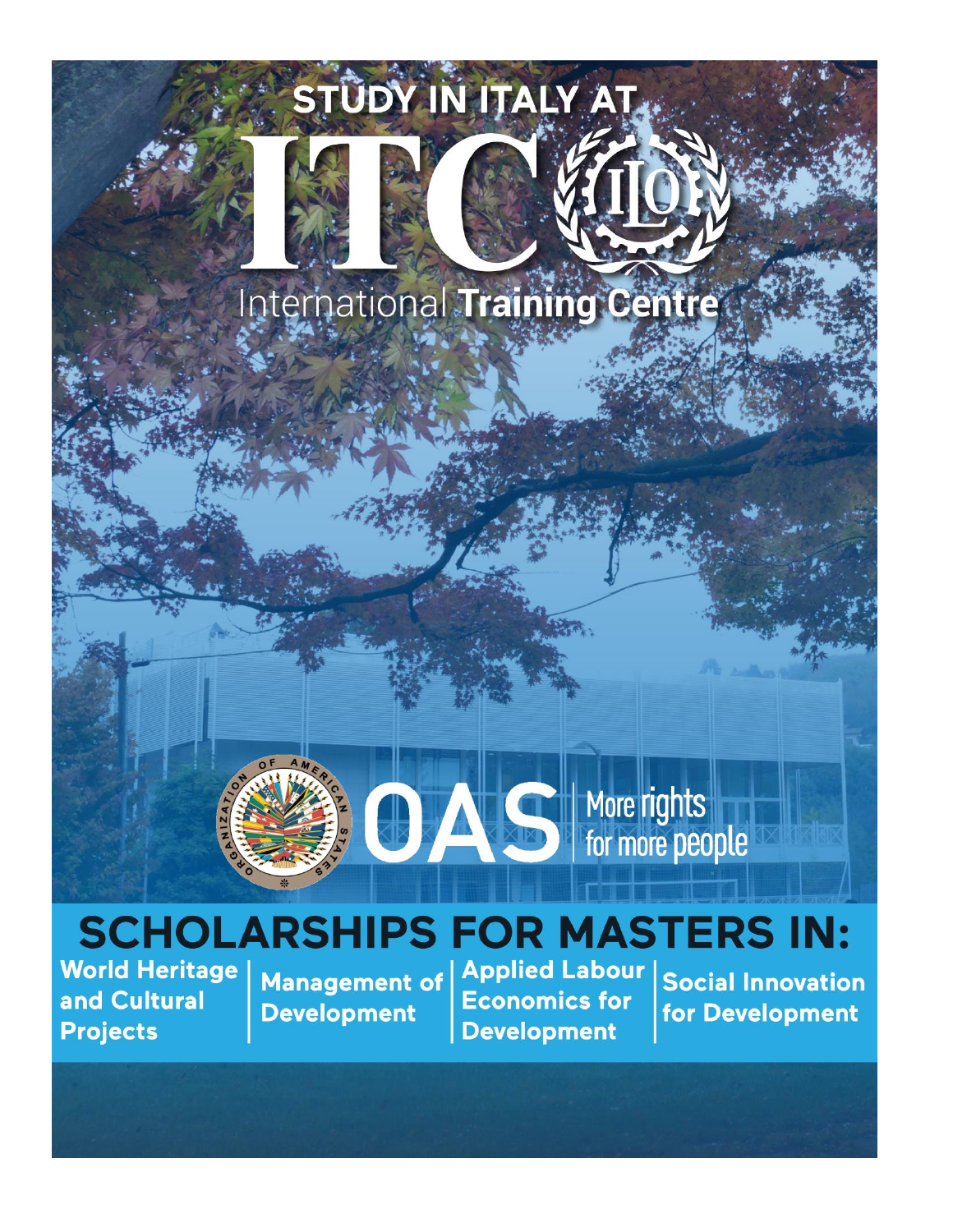# **VABOUT THE PARTNER INSTITUTIONS**

The General Secretariat of the OAS (GS/OAS) is the central and permanent organ of the [Organization of](http://www.oas.org/en/)  [American States.](http://www.oas.org/en/)

- Through its Department of Human Development, Education and Employment (DHDEE), GS/OAS supports [OAS member States](http://www.oas.org/en/member_states/default.asp) in creating policies and executing programs that promote human capacity development at all educational levels.
- By enabling formative opportunities to citizens, DHDEE strengthens democratic values and security under the framework of regional integration.
- $\triangleright$  DHDEE does this: (i) by supporting the efforts of OAS member states to improve the quality of and equity in education; and (ii) by assisting the citizens of the Americas in realizing their full potential by giving them access to knowledge and skills through training that improves the standard of living for individuals, families and communities in the region.

[The International Labor Organization \(ILO\)](http://www.ilo.org/global/lang--en/index.htm) and the Italian Government established the [International](http://www.itcilo.org/en)  [Training Centre \(ITC\)](http://www.itcilo.org/en) in 1964 in Turin, Italy as an advanced vocational training institute.

 $\triangleright$  It has since then matured into a focal point for high-level in-service training to develop human resources and institutional capabilities, and achieve the ILO's goal of decent work for women and men.

#### **The ITC-ILO is a unique institution offering:**

- $\checkmark$  A reservoir of expertise on employment, labor, human resources development and capacitybuilding.
- $\checkmark$  In-depth knowledge of the specific social, economic and cultural conditions of different countries and regions.
- $\checkmark$  A world-wide network of partner institutions and resource persons.
- $\checkmark$  Close links with the ILO and the whole United Nations system.
- $\checkmark$  A strong client orientation, multi-lingual delivery, inter-disciplinary perspective and gender sensitivity.
- $\checkmark$  A constant evaluation and fine-tuning of its services.
- $\checkmark$  Cutting-edge information and communication technology.
- $\checkmark$  Modern residential facilities on our campus in Turin, Italy.
- $\checkmark$  A favorable location for relevant study visits in the heart of Europe.
- $\checkmark$  Advanced training facilities, global scope and multi-cultural learning environment.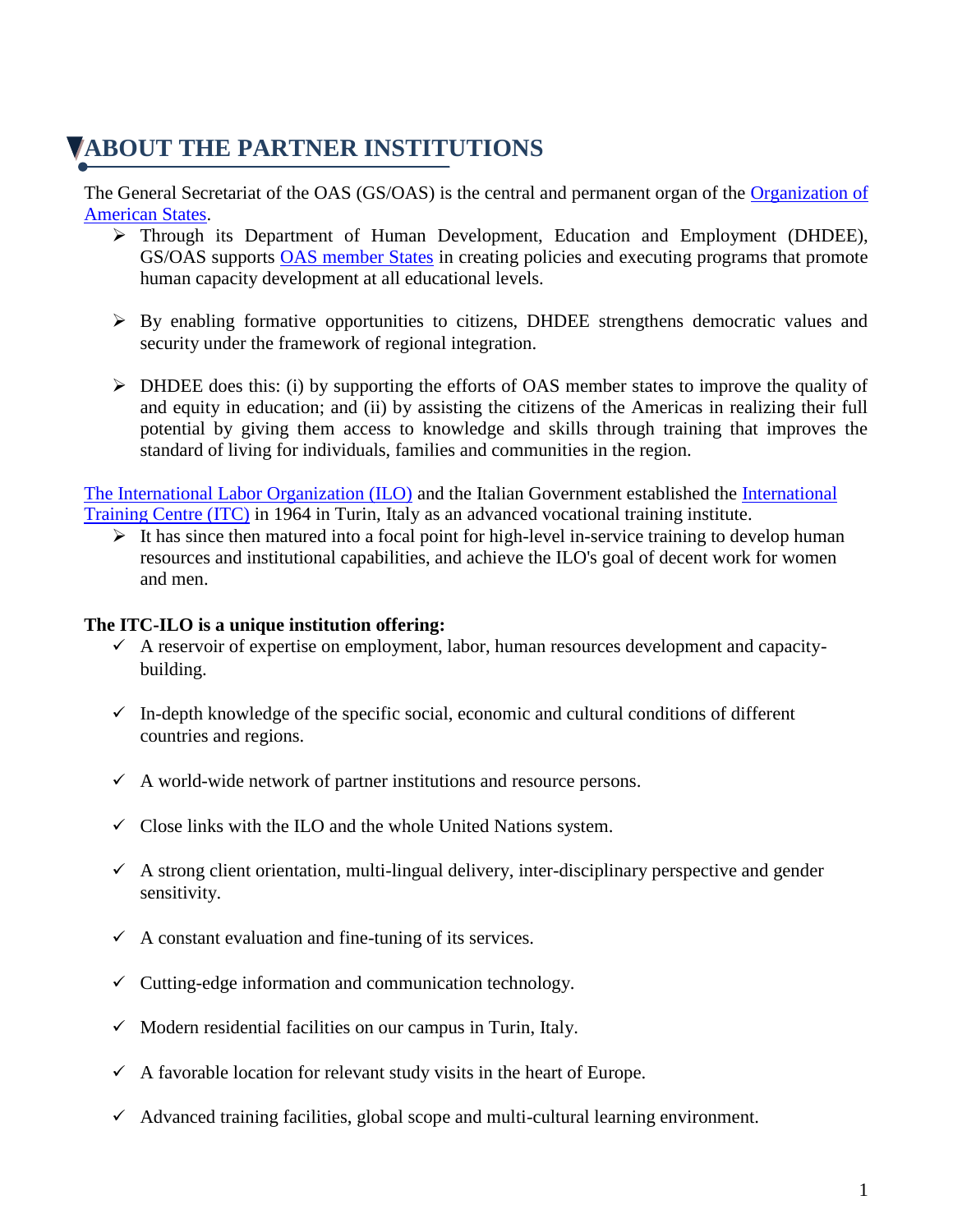# **ACHIEVEMENTS AND INITIATIVES**

The Turin School of Development is a Programme of the International Training Centre of the International Labour Organization (ITCILO) created in 2009 in Turin, in collaboration with the University of Turin and the Polytechnic of Turin.

The objective is to provide multi-disciplinary postgraduate learning opportunities with targeted content and effective delivery modalities, conducive to imparting the essential skills required to deal with today's social, economic and environmental priorities at national and global levels.

The TSD offers 10 Masters in disciplines related to the core mandate of key UN agencies, designed for the benefit of an international audience of future experts and leaders. Each Master provides:

- $\checkmark$  Intensive delivery that meets the learning requirements of a European Masters degree
- $\checkmark$  Multi-disciplinary coverage of the full range of technical competencies and professional skills
- $\checkmark$  The combination of academic resource persons and development practitioners

The key areas of the training disciplines are the most central ones for the main international institutions: sustainable development, poverty reduction and job creation, global trade, good governance, industrial relations, culture and workplace environment.

A full involvement of specialized UN agencies and distinguished professional bodies in programme design, delivery and supervision is an additional strength of these Masters.

Since the first course was organized in 1991, more than 2750 students from all over the world have gained a Master diploma here in Turin. In the 2018–19 academic year, the School enrolled 214 students, comprised of 105 women and 109 men from more than 80 different countries.

## **TESTIMONIALS FROM CURRENT STUDENTS**

"*When I applied for the Master in World Heritage and Cultural Projects for Development I had high expectations but no idea that it would have such fast results in my professional life. The quality of the course and the professors was extraordinary and I got much more than I expected. Solid theory and much practice. During the last month of the presential period I decided to apply for a position at Rjukan-Notodden World Heritage site. At all phases of the recruitment process I kept using everything I had learned in the course. In the end I got the job, and today I use my learnings to preserve and develop this site*."~ Ms Juliana Stogan (Portugal), Master in World Heritage and Cultural Projects for Development

*"Being a MALED's student was a wonderful and really intense adventure! The lecturers we had were all experts on their respective fields and took very seriously the objective of deliver a strong learning experience. However, tutors and MALED's staff are very helpful and supportive, so it becomes easier to overcome any difficulty found during the journey. Last but not least, the contact with classmates from all over the world contributes to make the whole thing more enriching than a mere academic program. So MALED has the characteristic to provide learnings that help people grow both professionally and personally*."~ Mr Alejandro Javier Flores Morán (El Salvador), Master in Labour Economics and Sustainable Development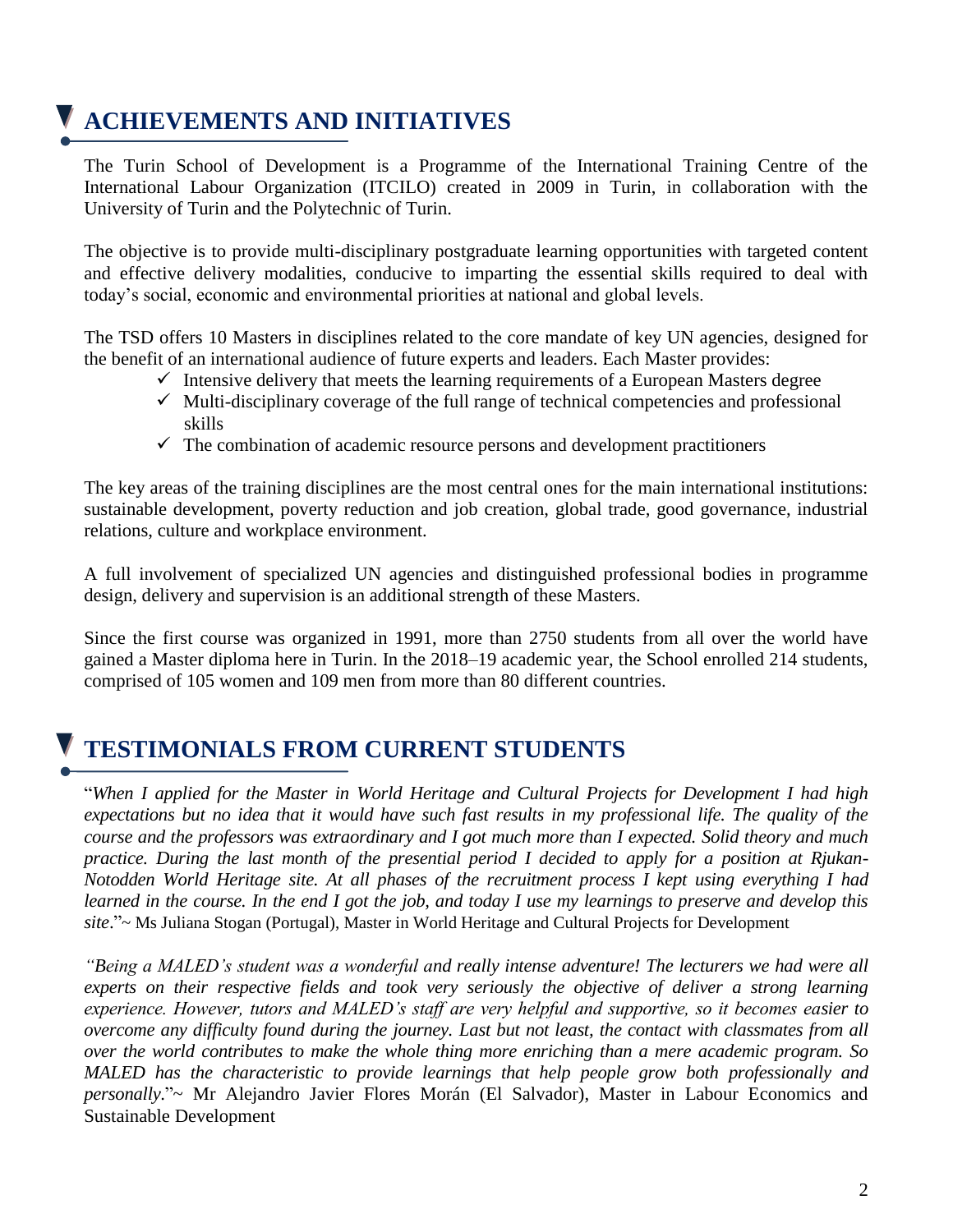# **SCHOLARSHIP OVERVIEW**

| <b>PROGRAMS:</b>                    | <b>Master in World Heritage and Cultural Projects for</b><br><b>Development</b><br>Master in Management of Development<br>$\checkmark$ Master in Applied Labor Economics for Development<br><b>Master in Social Innovation for Development</b>                                                                                                                                                                                           |
|-------------------------------------|------------------------------------------------------------------------------------------------------------------------------------------------------------------------------------------------------------------------------------------------------------------------------------------------------------------------------------------------------------------------------------------------------------------------------------------|
| <b>MODALITY/</b><br><b>COUNTRY:</b> | Each Master combines online modules with an onsite component in<br>Turin, Italy (different duration between 12 and 18 weeks)                                                                                                                                                                                                                                                                                                             |
| <b>LANGUAGE:</b>                    | English                                                                                                                                                                                                                                                                                                                                                                                                                                  |
| <b>DURATION:</b>                    | 12 Months                                                                                                                                                                                                                                                                                                                                                                                                                                |
| <b>CALENDAR:</b>                    | <b>University Admission: June 1, 2019</b><br><b>Scholarship application: June 10, 2019</b>                                                                                                                                                                                                                                                                                                                                               |
| <b>DATES</b>                        | $\checkmark$ Master in World Heritage and Cultural Projects for<br>Development: from October 15, 2019 to October 12, 2020<br>$\checkmark$ Master in Management of Development:<br>from September 30, 2019 to September 29, 2020<br>$\checkmark$ Master in Applied Labor Economics:<br>from October 22, 2019 to 28 February 2021<br>$\checkmark$ Master in Social Innovation for Development:<br>from November 1, 2019 to 31 October 2020 |
| SCHOLARSHIP<br><b>BENEFITS:</b>     | The scholarship covers 50% or 4,200 Euros of the total tuition cost<br>and health insurance                                                                                                                                                                                                                                                                                                                                              |

## **APPLICATION FOR ADMISSION INFORMATION**

The candidate should begin the admission process to the degree program before applying for the Scholarship.

#### **Student/Applicant's profile**

The programs are intended for officials and/or professionals in the public and private sectors, UN Agencies, foundations and NGO, recent university graduates from developing and developed countries, professionals already involved in cultural projects, or interested in designing and managing cultural development projects, people working or interested in World Heritage sites and related research.

The essential requirements for admission (to all the three programs) are a university Bachelor degree (minimum required three years of university studies) as well as fluency in the English language.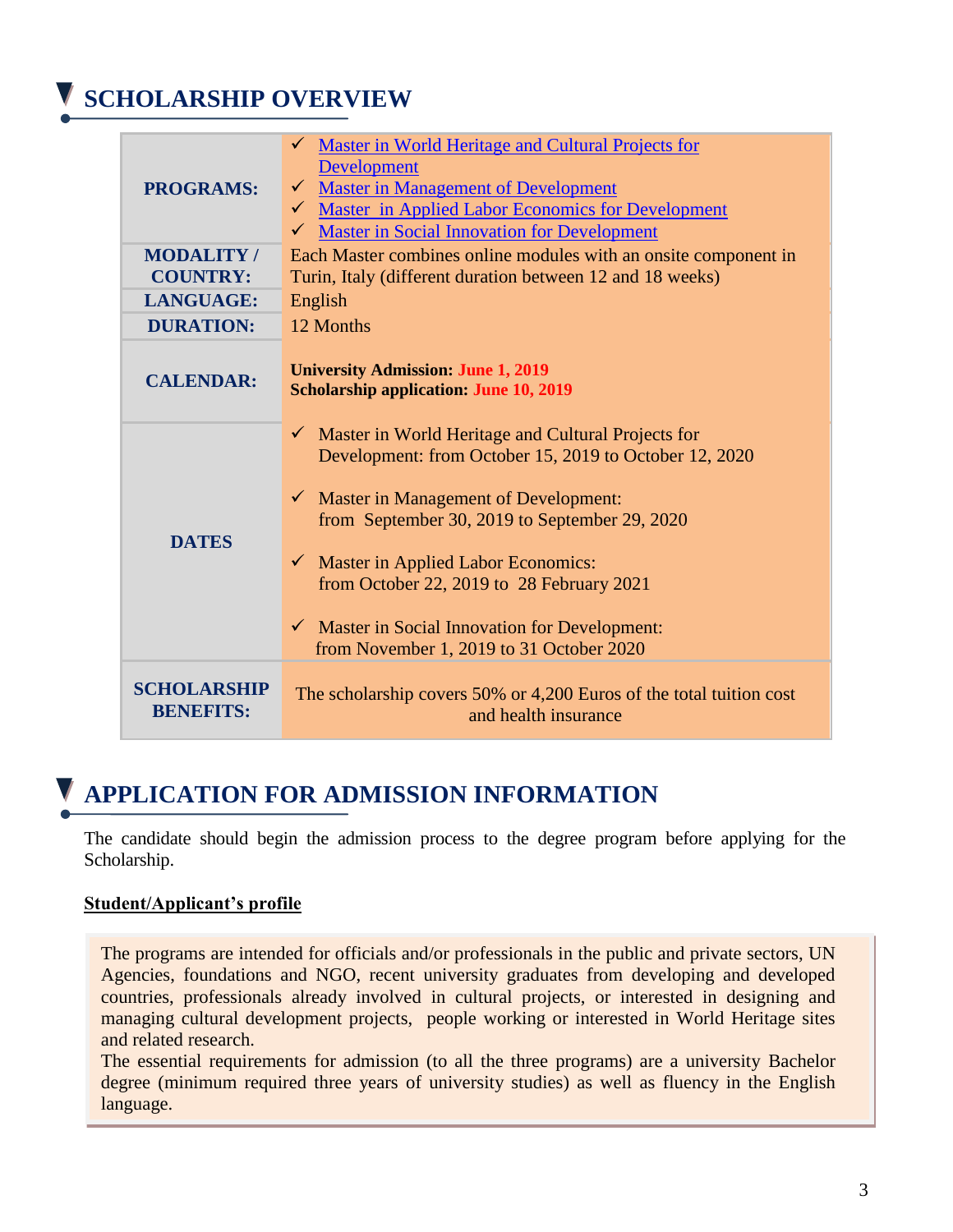### **Admission Process:**

Before applying for admission, we encourage applicants to read the programs description, and ensure that the study area fulfills their expectations and interests. For more information on the program please visit:

- $\checkmark$  Master in World heritage and Cultural projects for Development: [http://www.itcilo.org/masters](http://www.itcilo.org/masters-programmes/master-in-world-heritage-and-cultural-projects-for-development)[programmes/master-in-world-heritage-and-cultural-projects-for-development](http://www.itcilo.org/masters-programmes/master-in-world-heritage-and-cultural-projects-for-development)
- $\checkmark$  Master in Management of Development: [http://www.itcilo.org/masters-programmes/master-in](http://www.itcilo.org/masters-programmes/master-in-management-of-development/background)[management-of-development/background](http://www.itcilo.org/masters-programmes/master-in-management-of-development/background)
- $\checkmark$  Master in Applied Labour Economics for Development: [http://www.itcilo.org/masters](http://www.itcilo.org/masters-programmes/msc-in-applied-labour-economics-for-development)[programmes/msc-in-applied-labour-economics-for-development](http://www.itcilo.org/masters-programmes/msc-in-applied-labour-economics-for-development)
- $\checkmark$  Master in Social innovation for Development: [https://www.itcilo.org/masters](https://www.itcilo.org/masters-programmes/advance-course-on-social-innovation-impact-change)[programmes/advance-course-on-social-innovation-impact-change](https://www.itcilo.org/masters-programmes/advance-course-on-social-innovation-impact-change)

Applicants applying for an OAS scholarship are requested to complete the ITC-ILO on-line application form on the Master's web pages provided in the table on page 1 of this announcement. Students must possess a bachelor's degree diploma or certificate of completion of degree prior to the day the application is submitted. For more information on these programs, please visit the website as indicated on page 1 of this announcement.

### **ITC-ILO Contact Information:**

Applicants can contact the secretariat of each Program for more information on the admission process and the Master. The e-mail contacts are:

- $\checkmark$  Master in World Heritage and Cultural Projects for Development: e-mail [worldheritage@itcilo.org](mailto:worldheritage@itcilo.org)
- $\checkmark$  Master in Management of Development: [mandev@itcilo.org](mailto:mandev@itcilo.org)
- $\checkmark$  Master in Applied Labour Economics for Development: [maled@itcilo.org](mailto:maled@itcilo.org)
- $\checkmark$  Master in Social innovation for Development: [turinschool@itcilo.org](mailto:turinschool@itcilo.org)

## **SCHOLARSHIP APPLICATION PROCESS**

To apply for an OAS – ITC-ILO scholarship, the applicant must have ALL required supporting documentation, which includes:

- 1. **Government issued ID** scan a photo of the passport page that contains the applicant's full name, date of birth, and country of citizenship.
- 2. **Admission letter** unconditional admission letter from the International Training Center of the International Labor Organization.
- 3. **Transcript or record of grades** copy of Bachelor's Degree Transcript. Transcripts must be translated by a sworn translator if English is not the original language of the transcript.
- 4. **Certificate or Diploma** copy of Bachelor's degree diploma or letter of enrollment from current institution.
- 5. **Two (2) Recommendation Letters** one of the recommendation letters should be provided by a university professor and the other should be provided by current or most recent employer that includes: the letterhead of the University/Institution, the Professor's/Employer's position within the University/Institution, date and signature.
	- a. Applicants with no work experience may substitute the recommendation letter from the employer with a recommendation letter from a second professor. The recommendation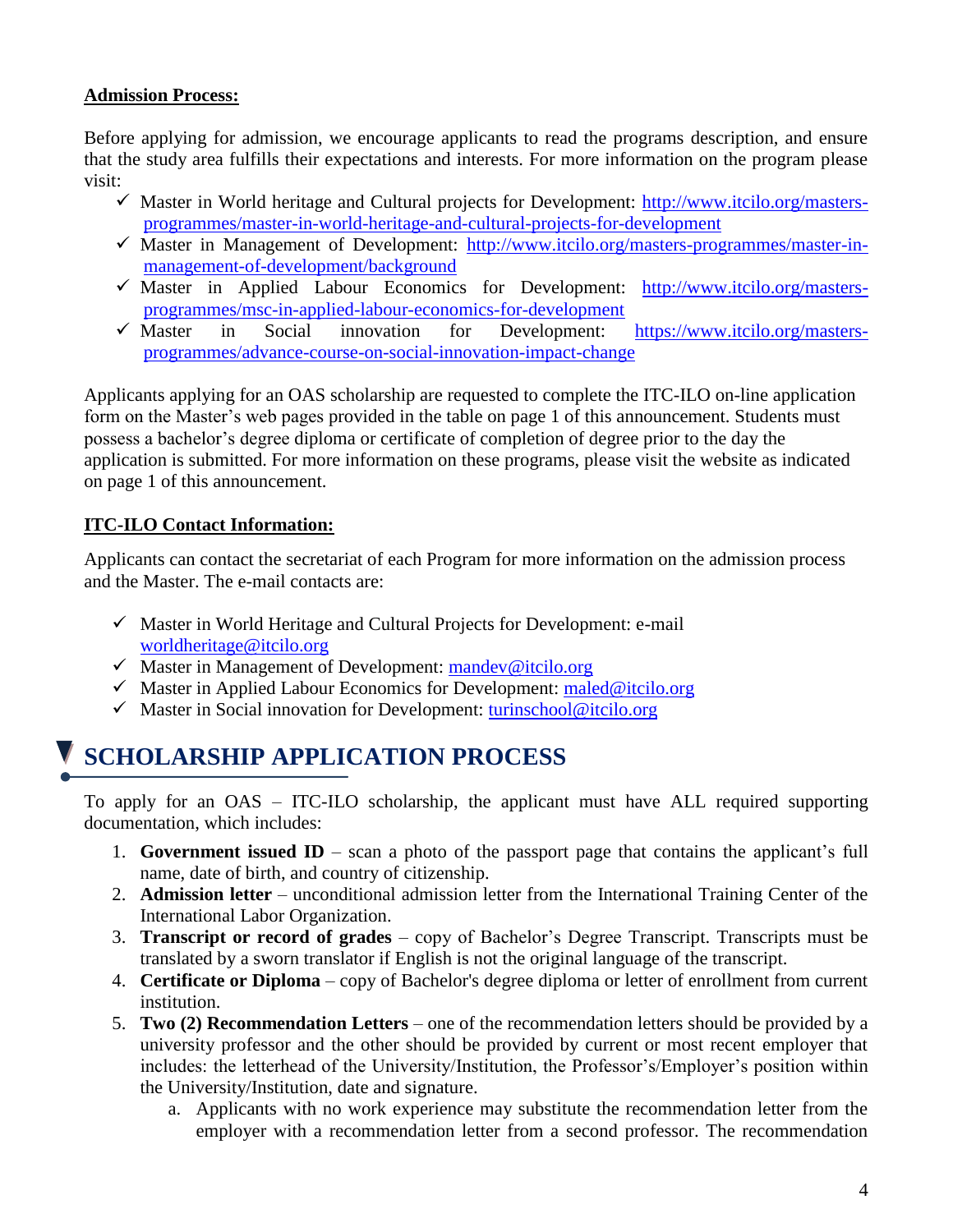letters provided for admission consideration to the University can be used for scholarship consideration.

- b. However, if you choose to provide new recommendation letters directly to the OAS, the letters should be addressed to the OAS Scholarship and Training Programs, Department of Human Development, Education and Employment.
- 6. **Essays** applicants are required to write and include two essays in the scholarship application form. The essays should be written in English. Both essays should have a minimum of 800 characters (not words) and a maximum of 2900 characters, including spaces.
	- a. Essay 1: Describe how acquiring this academic degree will directly impact and enhance your professional skills in your current job position or future career.
	- b. Essay 2: Explain how you intend to apply the acquired knowledge and experience in the specific field of study that you will pursue to the development of your country or region.
- 7. **Curriculum vitae** in English and no specific format is required. Do not include copies of diplomas, certificates or awards; only include text.
- 8. **Proof of English Proficiency**, if applicable applicants whose native language is not English will be required to submit one of the following as proof of English proficiency:
	- a. A copy of an official transcript verifying completion of studies in an English speaking university or college in the last five years;
	- b. A test of English as a Foreign Language (TOEFL) with a score of 570 or higher for the paper based test, 230 for computer-based test, or an internet-based TOEFL (IBT) score of at least 79;
	- c. IELTS 6.5, or the equivalent.
	- **Note**: The date stated on the TOEFL or IELTS certificate must be within two years of your proposed start date.
- 9. **Proof of Additional Funds** Proof that you have sufficient funds to cover remaining tuition fees and subsistence costs during the stay period in Turin, by submitting one, or a combination, of the following documents with your scholarship application:
	- a. a copy of a rental agreement on property showing you as the property owner;
	- b. a copy of a bank statement or bank letter;
	- c. a letter from an employer showing a monthly or yearly salary to be received based on study leave with pay;
	- d. a letter showing a student loan or additional scholarship(s), grants, financial aid.
- $\checkmark$  ALL the required documents must be combined into **one** (1) [single PDF file](https://acrobat.adobe.com/us/en/acrobat/how-to/merge-combine-pdf-files-online.html) (no larger than 5MB). If the file is larger than 5MB, you will not be able to summit the online form. The application system does not allow for more than one document to be uploaded. Do not include any additional documents besides those indicated.

### **STEP 2: Apply online:**

- $\checkmark$  After applying and receiving admission from the ITC-ILO, you will be required to complete the OAS online scholarship application form upon notification from the university and attach all required supporting documentation listed above via the OAS online system.
- **Only applicants with admission to the ITC-ILO program will be allowed to apply for OAS scholarship consideration.**
- **The scholarship application must be completed by July 30, 2019**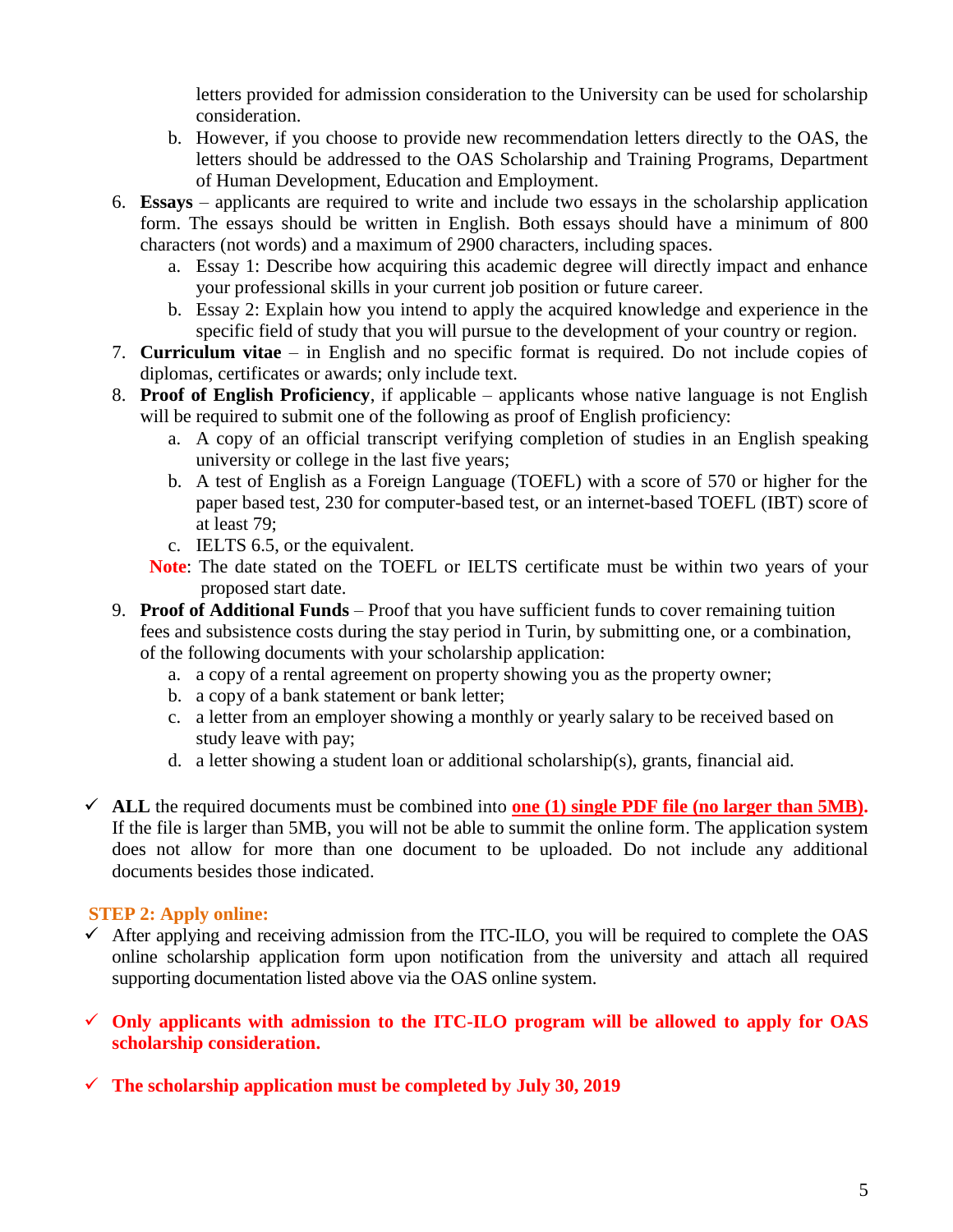# **EXPENSES NOT COVERED BY THIS SCHOLARSHIP**

Expenses not covered by the scholarship, and which are the sole responsibility of the scholarship recipients, are:

|                       | $\checkmark$ remaining tuition of EUR 4,300                              |
|-----------------------|--------------------------------------------------------------------------|
| <b>FINANCIAL</b>      | $\checkmark$ immigration fees;                                           |
| <b>RESPONSIBILITY</b> | $\checkmark$ study materials;                                            |
| OF SCHOLARSHIP        | $\checkmark$ living expenses;                                            |
| <b>RECIPIENTS</b>     | $\checkmark$ round trip airfare; and                                     |
|                       | $\checkmark$ any additional costs and fees that are not included in this |
|                       | scholarship.                                                             |

- $\checkmark$  These above expenses listed as financial responsibility shall be the sole and exclusive responsibility of the scholarship recipients and the scholarship recipients will be responsible for payment of the remaining tuition fees and any other costs as needed to the university.
- $\checkmark$  Scholarship benefits are subject to the academic performance of the scholarship recipient.

# **ELIGIBILITY**

To be considered for this scholarship opportunity, an applicant must:

- $\checkmark$  Provide an unconditional admission letter from ITC-ILO.
	- o *This scholarship opportunity is open to current students from OAS member states at ITC-ILO*
- $\checkmark$  Submit a complete scholarship application with all required supporting documents
- $\checkmark$  Be a citizen and/or permanent legal resident of any [OAS member state.](http://www.oas.org/en/member_states/default.asp)
	- o *Applicants from Argentina must fill out a required form through the following link; <http://www.oas.org/en/scholarships/PAEC/2018/NOTA-SOLICITUD-DGCIN-2017.doc> and send it to the [National Liaison Office](http://www.oas.org/en/scholarships/regularprogram/one.asp) (ONE) in Argentina.*

#### **The following applicants are ineligible:**

- Current OAS scholarship holders
- GS/OAS staff and their immediate relatives or GS/OAS consultants
- $\otimes$  OAS Permanent officials and their immediate relatives.

# **SCHOLARSHIP SELECTION CRITERIA**

- $\checkmark$  The merits and overall credentials of the candidate, including his/her academic and professional background;
- Geographical distribution of the applicants, taking into account the greater needs of the smaller and relatively less developed economies;
- $\checkmark$  Applicants whose essays portray the highest potential for impact upon return to their countries of origin; and
- $\checkmark$  Gender diversity.